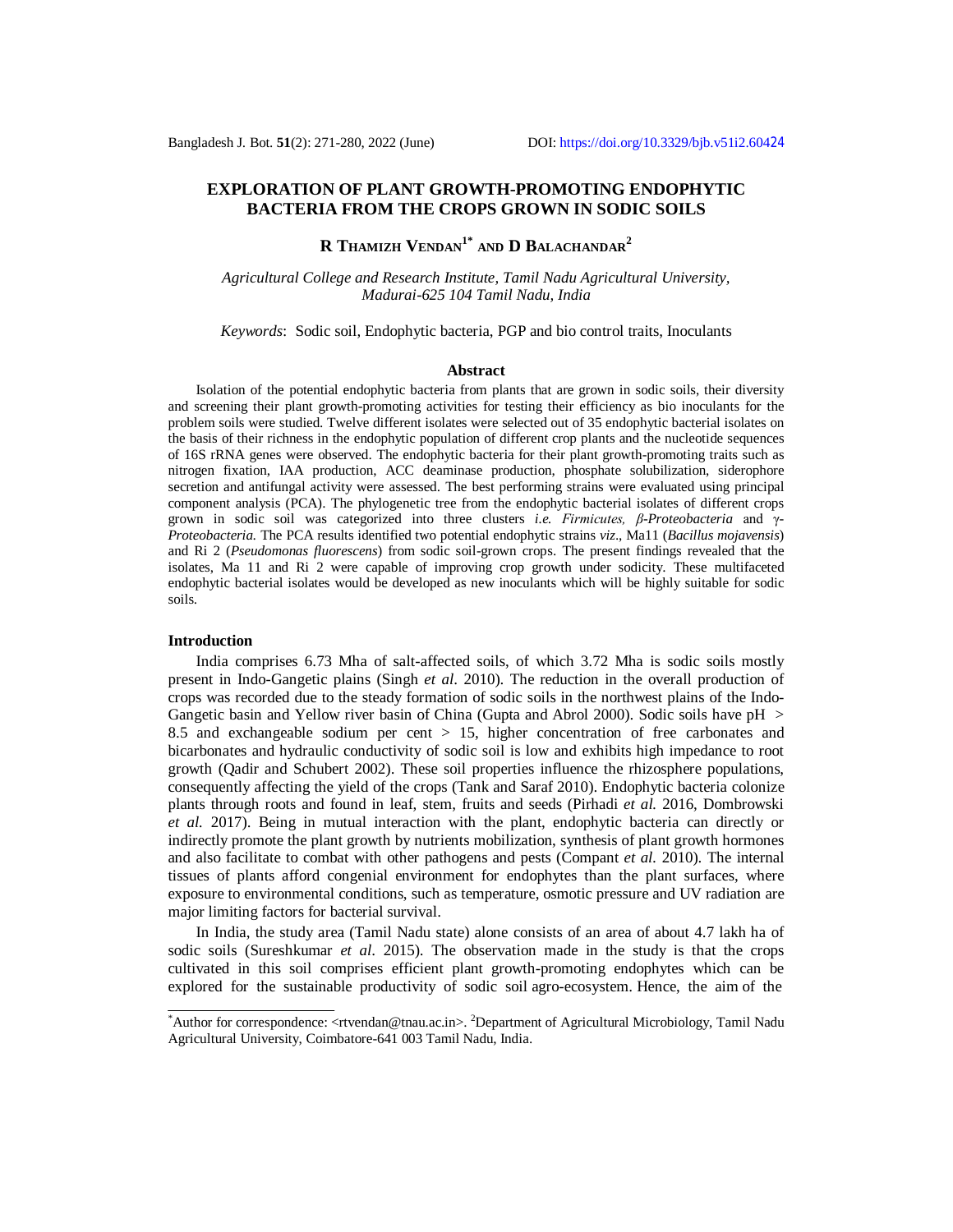present study was to isolate the potential endophytic bacteria from plants that are grown in sodic soils, study their diversity and screen their plant growth-promoting and biocontrol activities to examine and verify their potential as bio inoculants for the problem soils.

# **Materials and Methods**

The healthy and disease symptom free crops *viz*., rice (*Oryza sativa*), maize (*Zea mays*), sorghum (*Sorghum bicolor*), pearl millet (*Pennisetum glaucum*), cotton (*Gossypium hirsutum*) and bhendi (*Abelmoschus esculentus*) that are grown in sodic soils of Tiruchirappalli, Thanjavur, Nagapattinam, Thiruvarur, Pudukkottai, Madurai and Sivaganga of Tamil Nadu, India were collected. The sodic soils are characterised with high pH  $(8.5)$  with low salinity (EC < 4) and high exchangeable sodium percentage (ESP) of >15%. Collected stems of the crops were washed in running tap water to remove soil particles and other impurities and differentiated by surface appearance to eliminate samples that exhibited superficial damage. The selected healthy stems from the fields were placed on ice and brought to the laboratory.

The stems were split into longitudinal sections and cut into 1-2 cm pieces with a sterile surgical blade and further they were kept in a beaker, soaked in distilled water and drained. Then, the stem bits were surface sterilized with sodium hypochlorite with 3% available chlorine followed by 70% ethanol. The 4-6 mm long stem bits were placed on TS agar media amended with benomyl (50  $\mu$ g/ml) to arrest fungal growth. Plates were incubated in an incubator at 28°C for 1-10 days to allow the growth of endophytic bacteria from the cut pieces (Araújo *et al*. 2002).

In other method, stem bits were homogenized in 5ml of sterile phosphate buffer saline (containing 8 g/l of NaCl, 0.2 g/l of KCl, 1.4 g/l of Na<sub>2</sub>HPO<sub>4</sub> and 0.24 g/l of KH<sub>2</sub>PO<sub>4</sub>) by taking a blender and serial dilutions were plated onto TS agar. The plates were incubated at 28°C for 1-10 days or until growth was noticed (Araújo *et al*. 2002). Both methods were conducted for isolation and the bacterial colonies from each sample were chosen on the basis uniqueness of the colony characteristics and purified.

The isolates of endophytic bacteria were analyzed through 16S rRNA gene sequencing. Total DNA of the endophytes was isolated using the standard protocol of CTAB method of Clark (2013) and dissolved in distilled water to a final concentration of 20 ng/ $\mu$ l and stored at 4°C. Almost fulllength of 16S rRNA gene was amplified from elite isolates by universal eubacterial primers, FD1 and RP2 (Weisburg *et al.* 1991). The gene amplification was done in the thermocycler (Eppendorf Master cycler, Germany) with a 25 µl reaction mixture containing 50ng of genomic DNA, 0.2 mM of each dNTP,  $1\mu$ M of each primer, 2.5 mM of MgCl<sub>2</sub> and 2.5  $\mu$ M of Taq DNA polymerase and the buffer provided with the enzyme (Thermo Scientific). The conditions of the polymerase chain reaction were initial denaturation performed at 95°C for 10 min, 35 cycles of denaturation at 95°C for 1 min, annealing at 55°C for 1 min, extension at 72°C for 1 min, and final elongation at 72°C for 10 min. The amplified products were checked on a 1.5% agarose gel in 1X TBE buffer and documented in Alpha imager TM 1200 documentation and analysis system. The band of the required size was gel-purified using spin columns as mentioned in the manufacturer's instructions (Thermo Scientific) and cloned using PTZ57R/T vector supplied with TA cloning kit (Fermentas) before sequencing. Sequencing reactions were performed and phylogenetic tree was constructed.

Acetylene reduction assay (ARA) was used to analyze the nitrogenase activity of the endophytic isolate (Hardy *et al*. 1968). Nitrogenase activity was calculated as nmol of ethylene per tube per hr. Production of IAA by the endophytic isolates was estimated through the method suggested by Gordon and Paleg (1957). Twenty four hours old cultures of endophytic isolates were inoculated in the mid of Pikovaskaya agar plates supplemented with 0.5% tricalcium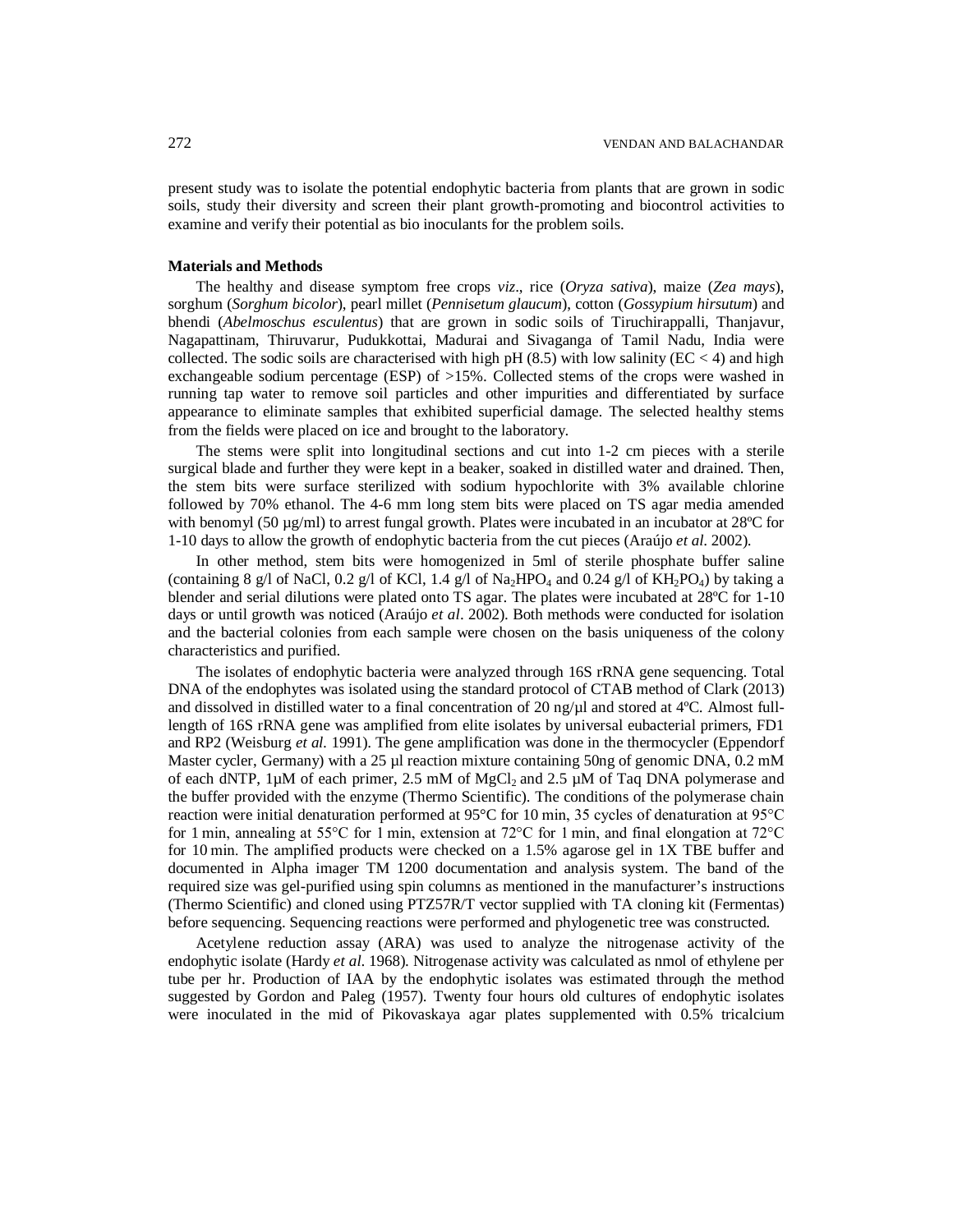phosphate, incubated at  $28 \pm 1^{\circ}$ C for 4 days. The phosphate solubilization (mm) zone developed around colonies was observed after 48 hr of inoculation (Pikovaskaya 1948).

1-Aminocyclopropane-1-carboxylate deaminase (ACCD) regulation of the bacterial endophytes was determined by the method previously explained by Shaharoona *et al*. (2006). The capacity of the endophytic bacteria for the synthesis of siderophore was experimented by the Chrome azurol S (CAS) method (Schwyn and Neilands 1987). Qualitative analysis of siderophore production by the endophytic cultures was done by spot inoculation on the plates containing CAS medium and kept at  $28 \pm 2^{\circ}$ C for 2-3 days. The presence of orange/reddish-brown color indicates positive for siderophore production.

Production of antimicrobial substances by the endophytic cultures was screened through cross-streak assay method (Williston *et al*. 1947) using four test organisms. The fungal pathogens *viz.*, *Rhizoctonia solani, Fusarium oxysporum,* and *Macrophomina phaseolina, Pythium* sp. were obtained from the Department of Plant Pathology, Tamil Nadu Agricultural University, Coimbatore. Inoculation of nutrient agar plates with bacterial endophytes as a single streak was done at the center of the Petri plate and incubated for 5 days at 30ºC. The grown test organisms were streaked at the right angle to the producer endophyte and observed for its growth/inhibition after 24 - 48 hrs of incubation at 30ºC. The length of the inhibition zone was measured to the nearest mm. Similarly the experiment was repeated thrice.

All the data were subjected to analysis of variance and Duncan's multiple range tests at 5% significance level using XLSTAT (version 2010.5.05) for Microsoft Excel- Windows 2007 to reveal the significant statistical difference among the treatments. Principal component analysis (PCA) was performed for the recorded variables of plant growth promoting traits to display the similarities and differences between isolates and to identify the best performing strains (Wold *et al*. 1987).

## **Results and Discussion**

Several endophytic bacteria were isolated from crops cultivated in sodic soils of Tamil Nadu. Totally 35 endophytic bacteria were isolated, of which 6 bacterial endophytes were isolated from Rice,7 from Cotton,10 from Maize,6 from Sorghum, 3 from Pearl millet and 3 from Bhendi. The first two letters of the host plant name were labelled to the isolates from which they isolated. Twelve different isolates were chosen on the basis of their richness in the endophytic population of different crop plants and taken for the entire study (Table 1). The nucleotide sequences of 16S rRNA genes of 12 isolates were determined and aligned with those of reference strains in GenBank. As shown in Table 1, all isolates showed high similarities  $(\geq 98%)$  with their closest related species. The phylogenetic tree explains the relationships between the isolates and related reference species is depicted in Fig. 1. The phylogenetic tree could discriminate against the endophytic bacterial isolates of different crops and be arranged into three clusters: *Firmicutes, β* - *Proteobacteria* and γ *-Proteobacteria*.

The cluster *Firmicutes* consists of Gram-positive bacteria with low G + C content; *Bacillus*  was the most dominant group among the isolates. Three members in the cluster γ-*Proteobacteria*  belonging to the genera *Pseudomonas* and one isolate, *Alcaligens* from *β*-*Proteobacteria* were also identified. The plant-associated environment is a unique habitat which influence species composition of bacterial communities colonize plant tissues. Some of these factors are plant tissues (Mocali *et al*. 2003), plant species and soil type (Kuklinsky-Sobral *et al*. 2004). The problem (sodic soil) soil and the host plants might have influenced the composition of endophytic communities. The results proved the predominant population and wide distribution of the genus *Bacillus* in all the crop plants grown under sodic soil. Bacterial genera, *Bacillus* and *Pseudomonas*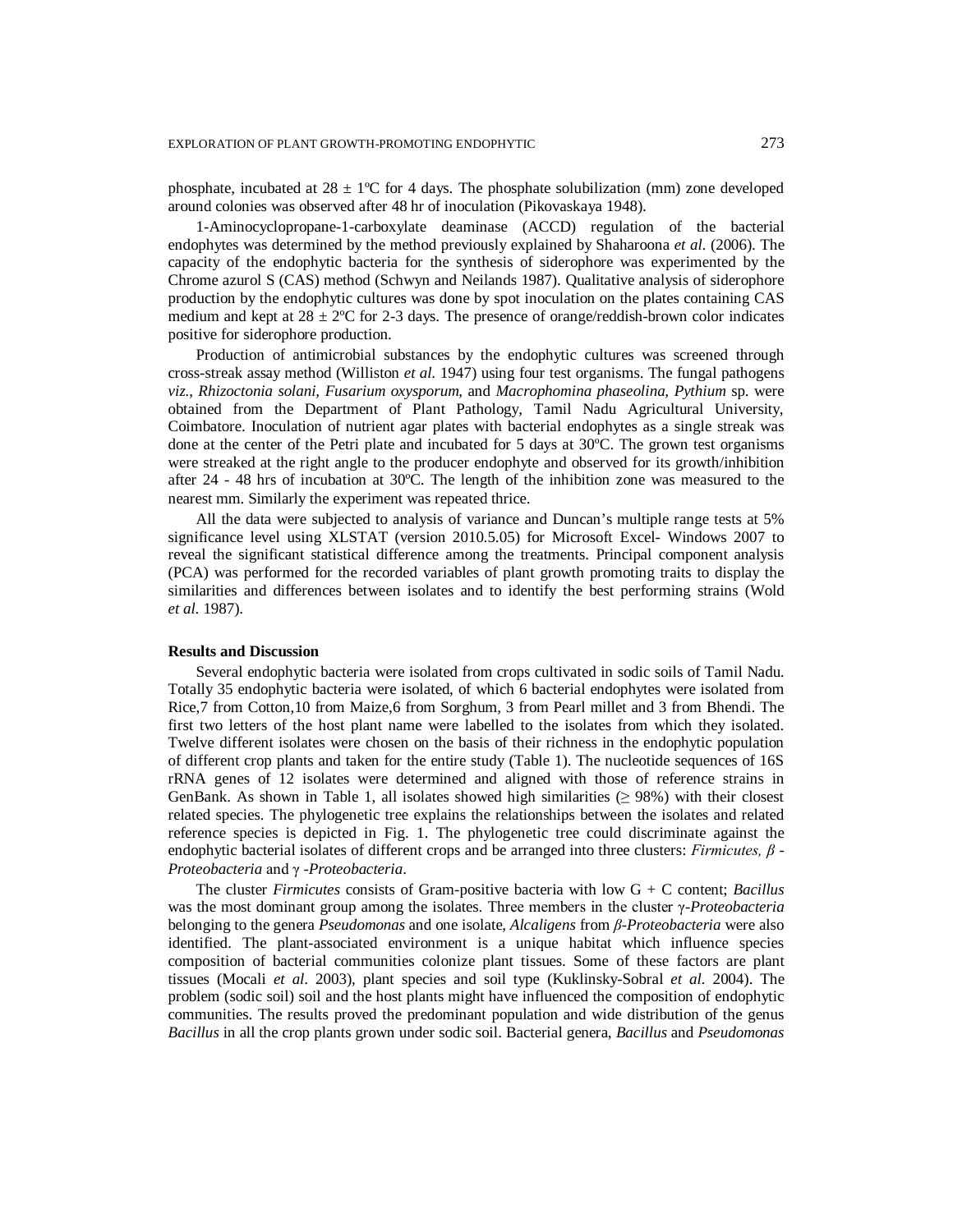are amenable for culturing in the laboratory and previous reports established them as frequently occurring endophytes (Seghers *et al*. 2004). Reports on the existence of bacteria belonging to *Bacillus* and *Pseudomonas* genera inside the different of parts of plants as endophytic bacteria already exist (Saidi *et al*. 2013, Etminani and Harighi 2018). Earlier studies also showed that *Bacillus* and *Pseudomonas* genera existed pre-dominantly in saline soils (Tank and Saraf 2010).

| Isolate          | Host crop | 16S rRNA gene homology          | Similarity (%) |
|------------------|-----------|---------------------------------|----------------|
| Co <sub>2</sub>  | Cotton    | <i>Bacillus</i> sp.             | 99             |
| Co <sub>6</sub>  | Cotton    | <b>Bacillus</b> subtilis        | 98             |
| Co7              | Cotton    | <i>Pseudomonas</i> sp.          | 99             |
| Ma9              | Maize     | <i>Alcaligenes sp.</i>          | 100            |
| Ma <sub>11</sub> | Maize     | Bacillus mojavensis             | 100            |
| Ri2              | Rice      | Pseudomonas fluorescens         | 99             |
| Ri5              | Rice      | <i>Bacillus</i> sp.             | 99             |
| Ri <sub>6</sub>  | Rice      | <i>Bacillus</i> sp.             | 99             |
| So <sub>2</sub>  | Sorghum   | <i>Pseudomonas</i> sp.          | 99             |
| So <sub>4</sub>  | Sorghum   | <i>Bacillus</i> sp.             | 100            |
| So <sub>5</sub>  | Sorghum   | <i>Bacillus</i> sp.             | 100            |
| Bh1              | Bhendi    | <b>Bacillus marcorestinctum</b> | 99             |

**Table 1. Phylogenetic affiliation of different plant growth promoting endophytes isolated from different crop plants grown in the sodic soil.**



Fig. 1. Phylogenetic tree based on the 16S rRNA gene sequence (1500 bp) from endophytic bacterial isolates using neighbor-joining method. The data of other 16S rRNA gene sequences of soil bacteria were from GenBank. The bacterial species, strain and GenBank accession number used in this analysis are given in the parenthesis. The boot-strap values of 500 and above are shown as per cent at the nodes.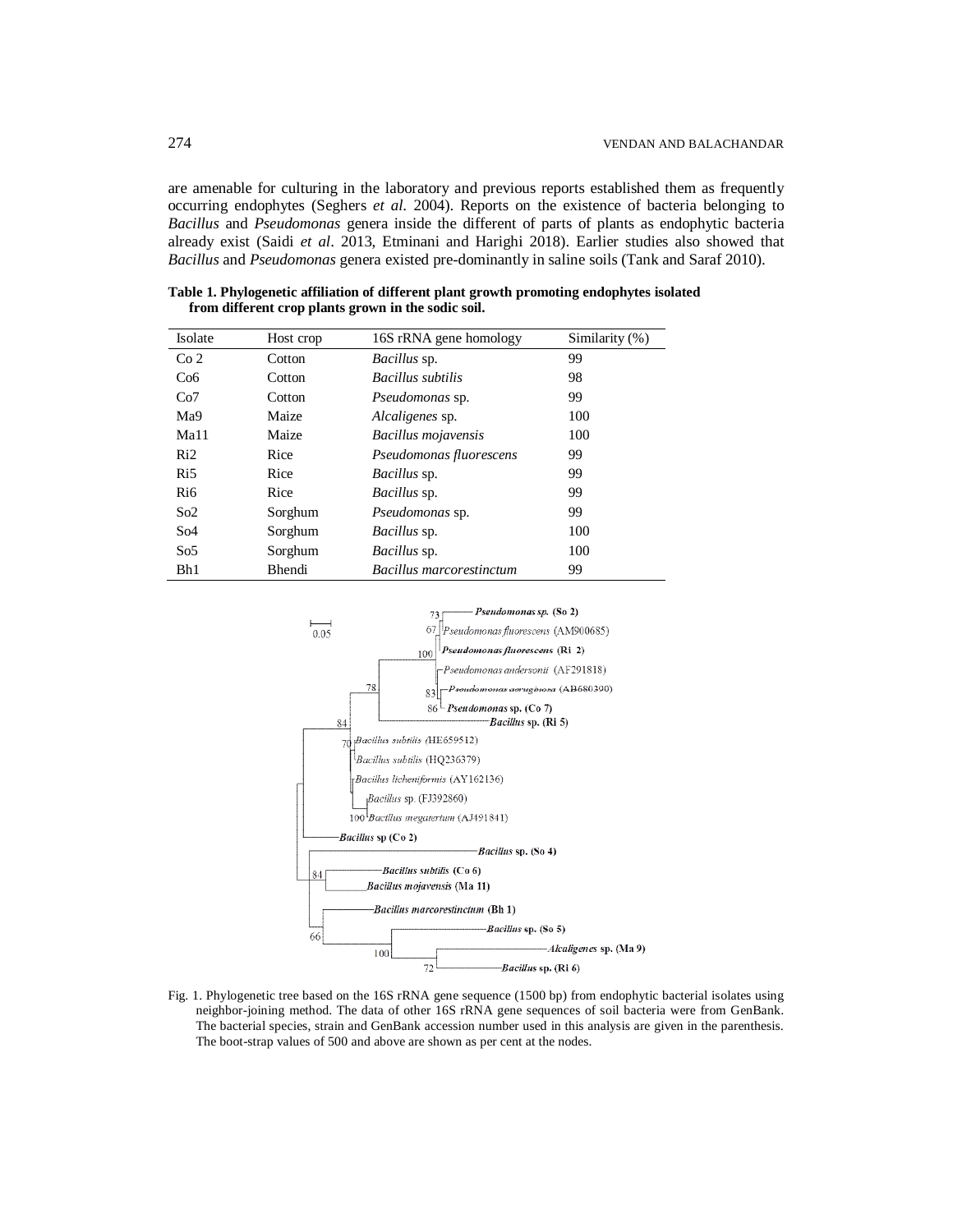## EXPLORATION OF PLANT GROWTH-PROMOTING ENDOPHYTIC 275

The endophytic bacteria assimilate atmospheric nitrogen and convert it into ammonia, transferring this molecule to the plant metabolism (Gaiero *et al*. 2013). The nitrogen fixing ability of bacterial endophytes was assayed in the present study by acetylene reduction assay (Fig. 2). All the 12 isolates showed nitrogen-fixing activity, however, the isolate Ma11 (*Bacillus mojavensis*) showed higher acetylene reduction activity of 97.4 n moles  $C_2H_4$  mg protein/hr followed by Ri 2 (*Pseudomonas fluorescens*) with 81.8 n moles C2H4 mg protein/hr. Similarly, Yan *et al*. (2018) reported the nitrogenase activities of five endophytic nitrogen-fixing isolates with acetylene reduction assay.



Fig. 2. Acetylene reduction activity of endophytic bacterial isolates from crops grown in sodic soils.

The well-known phytohormones that are produced by endophytic microbiota are IAA, which is synthesized via the indole-3-pyruvate (IPyA) pathway (Singh *et al*. 2017). The capacity to produce IAA is widespread among soil and plant-associated bacteria. In the present study, all the endophytic bacterial isolates produced considerable amounts of IAA in nutrient broth supplemented with tryptophan (Table 2). The isolate Ri 2 (*P. fluorescens*) produced a higher amount of IAA (7.12 µg/ml) subsequently by the isolate Ma 11(*B. mojavensis*- 5.52 µg/ml). Previous results showed that many endophytic bacteria including, *Pseudomonas*, *Serratia* and *Bacillus* are capable to synthesize IAA (Liu *et al*. 2010). Endophytic isolates, namely *Bacillus, Lysinibacillus, Pseudomonas, Psychrobacillus* and *Microbacterium* were reported to secrete IAA more efficiently (Yu *et al*. 2016).

All the selected endophytic bacterial isolates were scrutinized for their phosphate solubilizing functions by detecting extracellular solubilization of precipitated  $Ca<sub>3</sub>$  (PO<sub>4</sub>)<sub>2</sub> by keeping glucose as the sole source of carbon. Except for two (Ri 5 and Bh1), all the other endophytic isolates showed notable phosphate solubilization activity (Table 2). On the basis of solubilization zone, the isolate Ma 11 (*B. mojavensis*) showed higher solubilization of mineral phosphate (0.58 mm) followed by Ri 2 (*P. fluorescens*) with a solubilization zone of 0.46 mm. Phosphate solubilization by *Bacillus* sp. isolated from the salt-stressed environment had been observed by earlier researchers (Son *et al*. 2006). Siderophore secreted by bacteria aid in promoting plant growth through enhanced direct iron availability to plants under iron-deficient conditions or by inhibiting the availability of iron to plant pathogens (Ahmad *et al*. 2008). Among the 12 isolates, 8 isolates (Co-2, Co-7, Co-6, Ma-11, Ri-2, Ri-6, So-4 and So-5) produced siderophore, as evidenced by the change of color in the CAS blue medium from bluish-green to orange (Table 2). *Bacillus* sp., *Stenotrophomonas* sp. and *Pseudomonas* sp. identified as endophytic bacterial isolates are efficient in siderophore production (Jasim *et al*. 2014).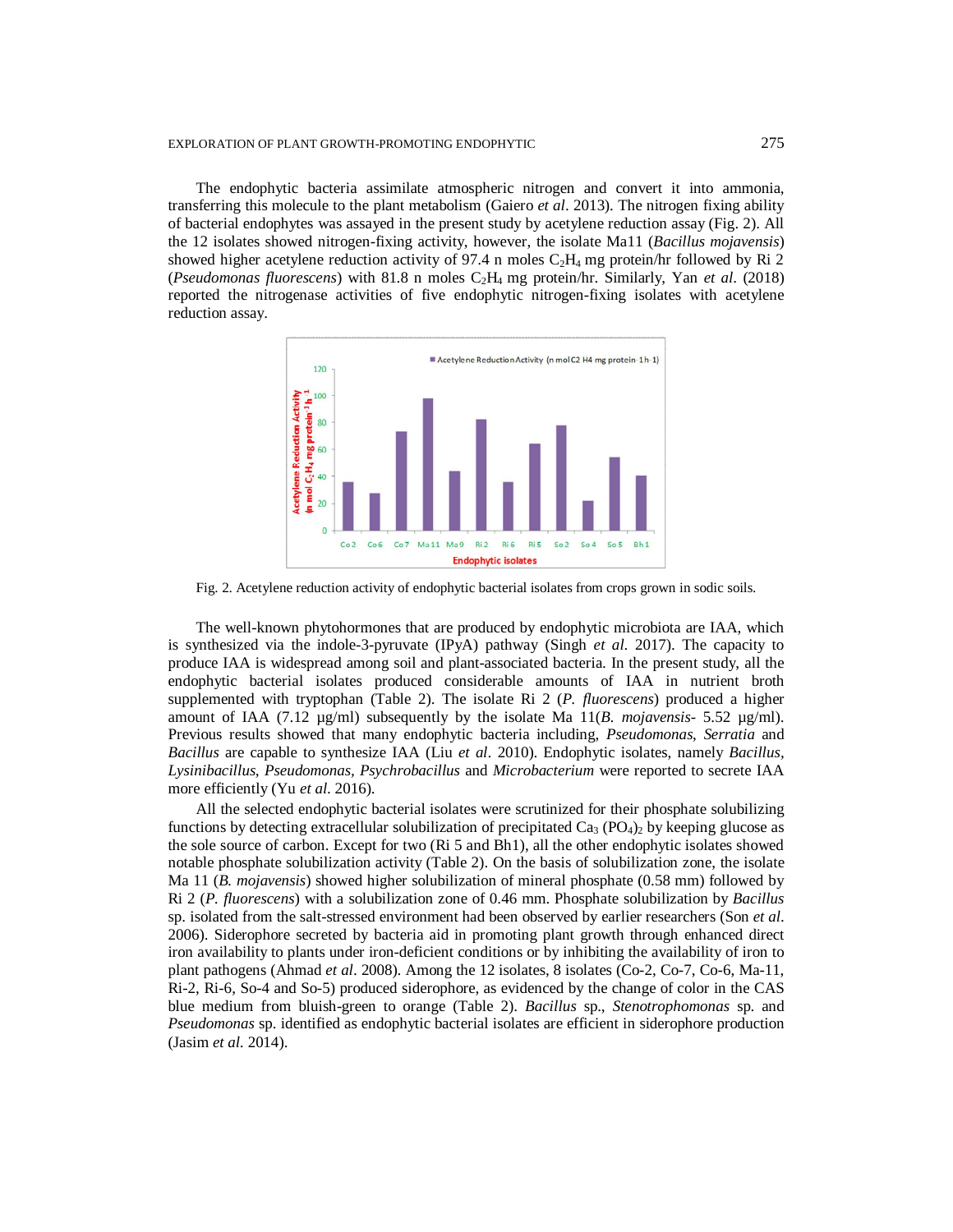Synthesis of 1-aminocyclopropane-1-carboxylate deaminase is one of the vital characteristics of plant growth-promoting microbes and endophytes. ACC deaminase cleaves ACC, the precursor of the hormone ethylene, to produce *α*-ketobutyrate and ammonia (Todorovic and Glick 2008). The isolate Ri 2 (*P. fluorescens*) showed higher deamination of ACC (405.2 nmol α-ketobutyrate mg/hr) subsequently by the isolate Ma 11(*B. mojavensis*) with a value of 387.8 nmol αketobutyrate mg/hr (Table 2). It has been noticed that ACC deaminase-producing bacteria improve plant growth under stress conditions. The present results are co-supported by previous reports of ACC deaminase production in many isolated strains of *Paenibacillus* and *Bacillus* (Xu *et al*. 2014, Gupta and Pandey 2019). ACC deaminase producing endophytes isolated from saline environments mitigated salinity stress in a various plants by reducing ethylene levels (Etesami and Beattie 2018). This trait of endophytic bacterial isolates can be attributed to significant growth enhancement of crop plants in the sodic soil stress environment.

**Table 2. IAA production, Phosphate solubilization, ACC deaminase production and Siderophore production of endophytic bacterial isolates.**

| Endophytic<br>bacterial isolate | <b>IAA</b> production<br>$(\mu g/ml)$ | Phosphate<br>solubilization<br>zone $(mm)$ | ACC deaminase<br>(nmol of $\alpha$ -<br>ketobutyrate mg/hr) | Siderophore<br>production |
|---------------------------------|---------------------------------------|--------------------------------------------|-------------------------------------------------------------|---------------------------|
| Co2                             | 1.57                                  | 0.22                                       | 265.8                                                       | $^{+}$                    |
| Co6                             | 0.84                                  | 0.38                                       | 128.7                                                       | $^{+}$                    |
| Co7                             | 2.14                                  | 0.36                                       | 205.6                                                       | $^{+}$                    |
| Ma9                             | 3.46                                  | 0.24                                       | 106.2                                                       | $\overline{\phantom{a}}$  |
| Ma11                            | 5.52                                  | 0.58                                       | 387.8                                                       | $+$                       |
| Ri2                             | 7.12                                  | 0.46                                       | 405.2                                                       | $^{+}$                    |
| R <sub>i</sub> 6                | 3.89                                  | 0.15                                       | 258.2                                                       | $^{+}$                    |
| R <sub>i5</sub>                 | 2.04                                  | 0.0                                        | 56.5                                                        |                           |
| So <sub>2</sub>                 | 0.77                                  | 0.36                                       | 61.2                                                        |                           |
| So4                             | 1.28                                  | 0.28                                       | 194.2                                                       | $^{+}$                    |
| So <sub>5</sub>                 | 0.58                                  | 0.26                                       | 212.0                                                       | $^{+}$                    |
| Bh1                             | 2.14                                  | 0.0                                        | 58.4                                                        |                           |

+ presence; - absence.

It is apparent from Table 3 that only 50% of the selected endophytic isolates exhibited antifungal activity. The isolate Ma 11 (*B. mojavensis*) developed fungal resistance against three fungal pathogens *viz*., *M. phaseolina, F. oxysporum* and *Pythium* sp. Likewise, Ri 2 (*P. fluorescens*) isolate showed antifungal activity against *M. phaseolina, R. solani* and *Pythium* sp. The capacity of endophytic bacteria colonizing internal plant tissues to safeguard host plants from soil-borne pathogens was reviewed by Eljounaidi *et al.* (2016). Several reports examining the ability of *Bacillus* strains in suppressing plant pathogens exist (Ren *et al*. 2013). Egamberdieva *et al.* (2017) reported antagonistic activity of the endophytic isolate *B. subtilis* NUU4 against *Fusarium oxysporum, F. solani, F. culmorum, Alternaria alternata,* and *Botrytis cinerea* under salt stress condition. Similarly, Hernandez *et al.* (2018) studied the antifungal activity of certain endophytic bacteria *viz*., *Pantoea* sp., *Enterobacter* sp., *Citrobacter* sp. and *Paenibacillus* sp. and found that they exhibited resistance against *Fusarium oxysporum*.

The use of beneficial microbial inoculants for plants is a successful partial alternative for hazardous chemical fertilizers (Suman *et al*. 2020). To achieve this, several endophytic bacterial isolates were isolated from various agricultural crops grown in sodic soils. Endophytic organisms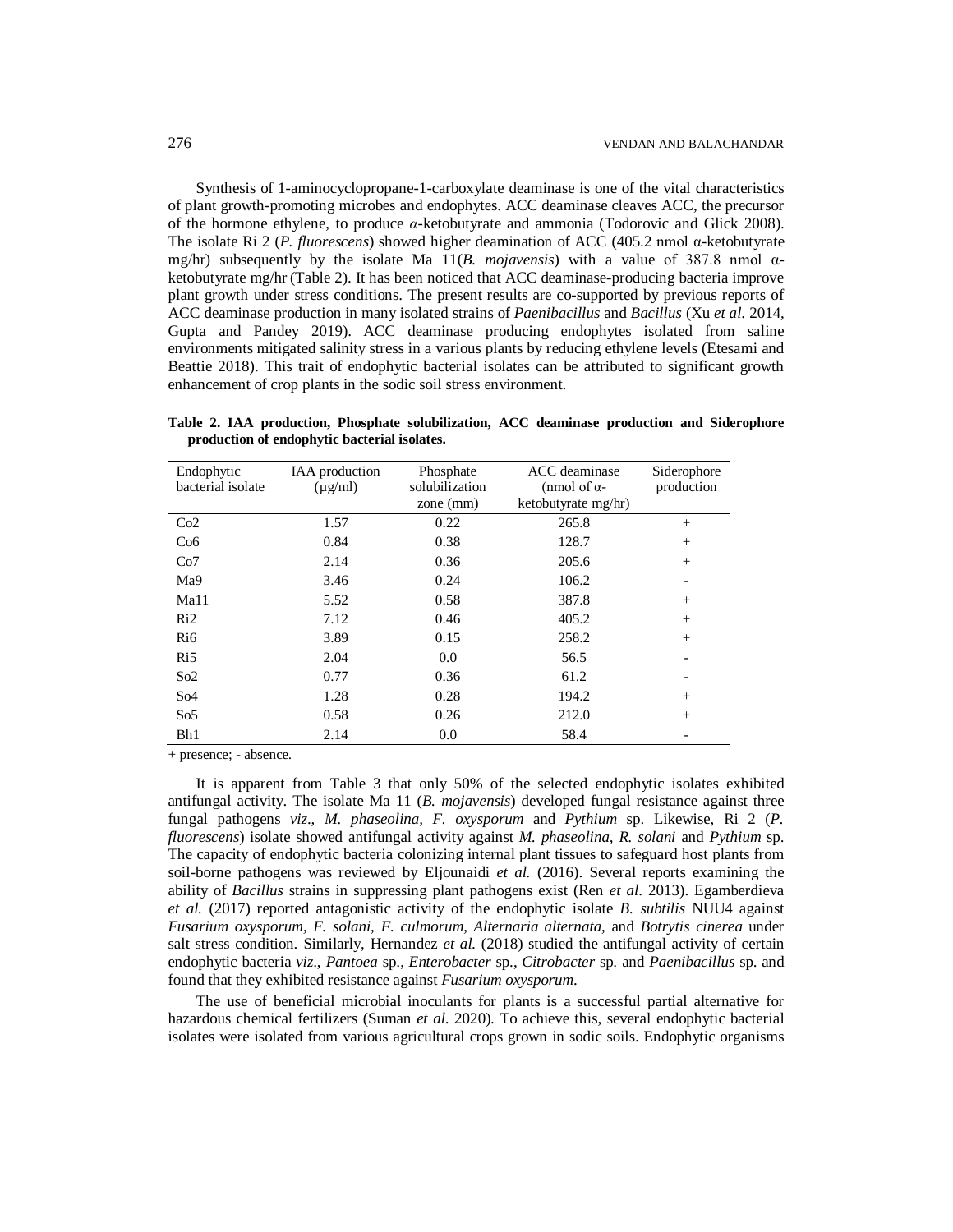were examined for their plant growth-promoting traits such as,  $N_2$  fixation, phosphate solubilization, IAA production, ACC deaminase production, siderophore secretion and antifungal activity. In addition, all the observed PGP traits were assessed for relating them with the crop-wise endophytic isolates by principal component analysis. The observation plot showed the orthogonal positions of endophytic bacterial isolates (Fig. 3A) and loading plot showed their assessed PGP traits (Fig. 3B) explained by the first two components (PC1 and PC2) are presented as Fig. 3. The PC1 added 47.07% variability with PC2 added additional variability of 21.60% to a total cumulative variability of 68.67%. All the endophytic isolates were evenly and randomly arranged in the observation plot. This result revealed no relation between the PGP traits of the endophytes and the crop source being used for isolation (Fig. 3A).

**Table 3. Screening of endophytic bacterial cultures for antimicrobial activity against plant pathogens.**

| Endophytic        | In vitro antagonistic assay |                       |                       |             |  |
|-------------------|-----------------------------|-----------------------|-----------------------|-------------|--|
| bacterial isolate | Macrophomina<br>phaseolina  | Fusarium<br>oxysporum | Rhizoctonia<br>solani | Pythium sp. |  |
| Co2               | $^{+}$                      |                       |                       |             |  |
| Co7               |                             |                       |                       |             |  |
| Co6               |                             | $^{+}$                |                       |             |  |
| Ma9               |                             |                       |                       |             |  |
| Ma11              | $^{+}$                      | $^{+}$                |                       | $^{+}$      |  |
| Ri2               | $^{+}$                      |                       | $^{+}$                | $^{+}$      |  |
| Ri <sub>6</sub>   |                             |                       |                       |             |  |
| $Ri-5$            |                             |                       |                       |             |  |
| So2               |                             |                       |                       |             |  |
| S <sub>o</sub> 4  |                             |                       |                       |             |  |
| So <sub>5</sub>   |                             | $^{+}$                |                       |             |  |
| Bh 1              |                             |                       | $^+$                  |             |  |

+ presence and (-) absence of *in vitro* antagonistic activity.



Fig. 3. Principal component analysis plots relating the endophytic bacterial isolates from crops grown under sodic soil and their PGP traits.(A) Scoring plot showing the positions of PGPR strains from different crops; (B) Loading plot showing orthogonal positions of assessed PGP traits. The % variance explained by each component (PC1 and PC2) is given in parentheses in axes. ARA - acetylene reduction assay; IAA - indole-3-acetic acid production; ACCD - 1 aminocyclopropane-1-carboxylate deaminase; Antagonism against Rs - *Rhizoctonia solani*; Py - *Pythium* sp., Mp - *Macrophomina phaseolina*; Fo - *Fusarium oxysporum*.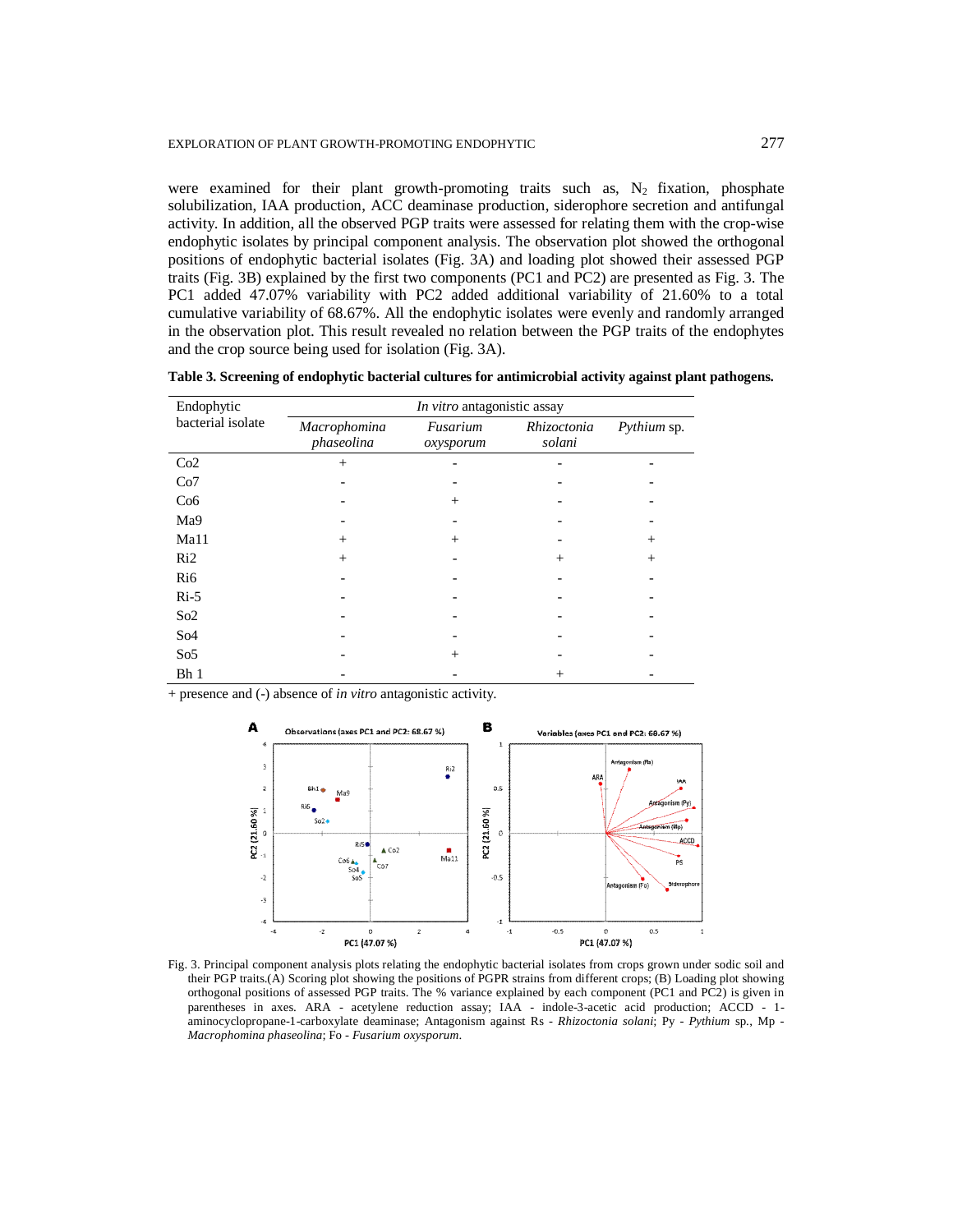All the assessed variables taken for PCA were orthogonally organized in the PC1 and PC2 positive quadrant (left-hand top) and the PC1 positive and PC2 negative quadrant (left-hand bottom) of the plot. Corresponding to these two plots, the prospective endophytic isolates (Ma 11 and Ri 2) were positioned in the "high" (left-hand top) and "moderate" (left-hand bottom) quadrants of the PCA plot (Fig. 3B). The endophytic bacteria with less‐PGP traits are negatively correlated with the variables and positioned in the "low" quadrant, which is negative for both PCs. All the observed variables had a significant contribution to either PC1 or PC2. The ACCD activity, IAA, P solubilization, siderophore, antagonism against *Macrophomina* and *Pythium*  contributed 10 to 21% variability to PC1 and nitrogenase, IAA, siderophore and antagonism against *Fusarium* and *Rhizoctonia* contributed 13 to 20% contribution to PC2. The PCA results identified two potential endophytic strains *viz*., Ri 2 and Ma11 from sodic soil-grown crops.

The present findings demonstrated that the endophytic bacterial isolates Ma 11 (*Bacillus mojavensis*) and Ri 2 (*Pseudomonas fluorescens*) have positive response to the plant growthpromoting qualities proving their role in promoting the growth of crop plants under sodicity. These multifaceted endophytic bacterial isolates possessing plant growth-promoting and antagonistic potential can be developed as new inoculant suitable for sodic soils.

## **Acknowledgment**

The authors are thankful to the Department of Science and Technology (DST), New Delhi, India for financial support.

# **References**

- Ahmad F, Ahmad I and Khan MS 2008. Screening of free-living rhizospheric bacteria for their multiple plant growth promoting activities. Microbiol. Res. **163**: 173-181.
- Araújo WL, Marcon J, Maccheroni W, Van Elsas JD, Van Vuurde JW and Azevedo JL 2002. Diversity of endophytic bacterial populations and their interaction with *Xylella fastidiosa* in citrus plants. Appl. Environ. Microbiol. **68**: 4906-4914.
- Dombrowski JE, Hollenbeck VG and Martin RC 2017. Isolation and identification of bacterial endophytes from grasses along the Oregon coast. Am J Plant Sci. **8**: 574-601.
- Egamberdieva D, Wirth S, Behrendt U, Ahmad P and Berg G 2017. Antimicrobial activity of medicinal plants correlates with the proportion of antagonistic endophytes. Front Microbiol. **8**: 199.
- Eljounaidi K, Lee SK and Bae H 2016. Bacterial endophytes as potential biocontrol agents of vascular wilt diseases - review and future prospects. Biol Control. **103**: 62-68.
- Etesami H and Beattie GA 2018. Mining halophytes for plant growth-promoting halotolerant bacteria to enhance the salinity tolerance of non-halophytic crops. Front Microbiol. **9**: 148.
- Etminani F and Harighi B 2018. Isolation and identification of endophytic bacteria with plant growth promoting activity and biocontrol potential from wild pistachio trees. Plant Pathol. **34**: 208.
- Gaiero JR, McCall CA, Thompson KA, Day NJ, Best AS and Dunfield KE 2013. Inside the root microbiome: bacterial root endophytes and plant growth promotion. Am. J. Bot. **100**: 1738-1750.
- Gond SK, Bergen MS, Torres MS, White Jr JF 2015. Endophytic *Bacillus* spp. produce antifungal lipopeptides and induce host defence gene expression in maize. Microbiol. Res. **172**: 79-87.
- Gordon SA and Paleg LG 1957. Observations on the quantitative determination of indole acetic acid. Physio Plant. **10**: 39-47.
- Gupta RK and Abrol IP 2000. Salinity build-up and changes in the rice-wheat system of the Indo-Gangetic Plains. Exp. Agr. **36**: 273-284.
- Gupta S and Pandey S 2019. ACC deaminase producing bacteria with multifarious plant growth promoting traits alleviates salinity stress in French bean (*Phaseolus vulgaris*) plants. Front Microbiol. **10**: 1506.
- Hardy RW, Holsten RD, Jackson EK and Burns RC 1968. The acetylene-ethylene assay for  $N_2$  fixation: laboratory and field evaluation. Plant Phys. **43**: 1185-1207.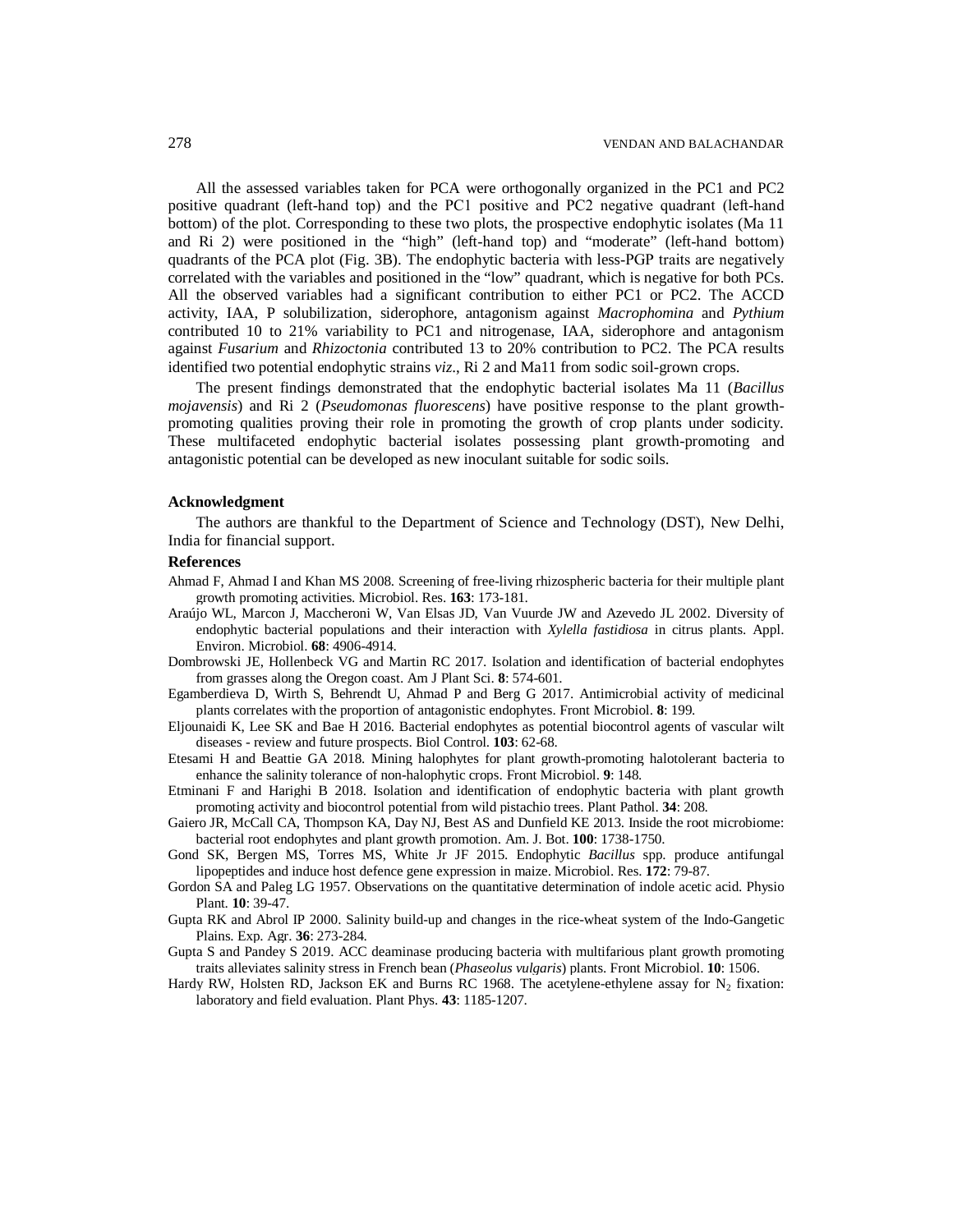#### EXPLORATION OF PLANT GROWTH-PROMOTING ENDOPHYTIC 279

- Hernández-Hernández L, Coutiño-Megchun JT, Rincón-Molina CI, Ruíz-Valdiviezo VM, Culebro-Ricaldi JM, Cruz-Rodríguez RI, Palomeque-Dominguez HH and Rincón-Rosales R 2018. Endophytic bacteria from root nodules of Ormosia macrocalyx with potential as plant growth promoters and antifungal activity. J. Environ. Biol. **39**: 997-1005.
- Jasim B, Joseph AA, John CJ, Mathew J and Radhakrishnan EK 2014. Isolation and characterization of plant growth promoting endophytic bacteria from the rhizome of *Zingiber officinale*. Biotech. **4**: 197-204.
- Kuklinsky Sobral J, Araújo WL, Mendes R, Geraldi IO, Pizzirani Kleiner AA and Azevedo JL 2004. Isolation and characterization of soybean associated bacteria and their potential for plant growth promotion. Environ. Microbiol. **6**: 1244-1251.
- Liu X, Jia J, Atkinson S, Cámara M, Gao K, Li H and Cao J 2010. Biocontrol potential of an endophytic *Serratia sp.* G3 and its mode of action. World J Microbiol Biotechnol., **26**, 1465-1471.
- Mocali S, Bertelli E, Di Cello F, Mengoni A, Sfalanga A, Viliani F and Fani R 2003. Fluctuation of bacteria isolated from elm tissues during different seasons and from different plant organs. Res. Microbiol. **154**: 105-114.
- Pikovskaya RI 1948. Mobilization of phosphorus in soil in connection with the vital activity of some microbial species. Microbiol. **17**: 362-370.
- Pirhadi M, Enayatizamir N, Motamedi H and Sorkheh K 2016. Screening of salt tolerant sugarcane endophytic bacteria with potassium and zinc for their solubilizing and antifungal activity. Biosci. Biotech. Res. Comm. **9**: 530-538.
- Qadir M and Schubert S 2002. Degradation processes and nutrient constraints in sodic soils. Land Degrad Dev. **13**: 275-294.
- Ren JH, Li H, Wang YF, Ye JR, Yan AQ and Wu XQ 2013. Biocontrol potential of an endophytic *Bacillus pumilus* JK-SX001 against poplar canker. Biol. Control. **67**: 421-430.
- Saidi S, Chebil S, Gtari M and Mhamdi R 2013. Characterization of root-nodule bacteria isolated from *Vicia faba* and selection of plant growth promoting isolates. World J. Microbiol. Biotechnol. **29**: 1099-1106.
- Schwnyn B and Neilands JB 1987. Universal chemical assay for the detection and determination of siderophore. Anal. Biochem. **160**: 47-56.
- Seghers D, Wittebolle L, Top EM, Verstraete W and Siciliano SD 2004. Impact of agricultural practices on the *Zea mays* L. endophytic community. Appl. Environ. Microbiol. **70**: 1475-1482.
- Shaharoona B, Bibi R, Arshad M, Zahir ZA and Zia Ul Hassan 2006. 1-Aminocylopropane-1-carboxylate (ACC)-deaminase rhizobacteria extenuates acc-induced classical triple response in etiolated pea seedlings. Pak. J. Bot. **38**: 1491-1499.
- Singh G, Bundela DS, Sethi M, Lal K and Kamra SK 2010. Remote sensing and geographic information system for appraisal of salt-affected soils in India. J. Environ. Qual. **39**: 5-15.
- Singh M, Kumar A, Singh R and Pandey KD 2017. Endophytic bacteria: a new source of bioactive compounds. Biotech. **7**: 315.
- Son HJ, Park GT, Cha MS and Heo MS 2006. Solubilization of insoluble inorganic phosphates by a novel salt-and pH-tolerant *Pantoea agglomerans* R-42 isolated from soybean rhizosphere. Bioresour. Technol. **97**: 204-210.
- Suman A, Shukla L, Marag PS, Verma P, Gond S and Sai Prasad J 2020. Potential use of plant colonizing Pantoea as generic plant growth promoting bacteria for cereal crops. J. Environ. Biol., **41**, 987-994.
- Sureshkumar M, Ganesh SK, Sakila M, Dinakaran D and Senguttuvan T 2015. Traits association and path coefficient studies in rice (*Oryza sativa* L.) under sodicity. Lifesciences Leaflets **70**: 91-100.
- Tank N and Saraf M 2010. Salinity-resistant plant growth promoting rhizobacteria ameliorates sodium chloride stress on tomato plants. J. Plant Interactions. **5**: 51-58.
- Todorovic B and Glick BR 2008. The interconversion of ACC deaminase and D-cysteine desulfhydrase by directed mutagenesis. Planta **229**: 193-205.
- Weisburg WG, Barns SM, Pelletier DA and Lane DJ 1991. 16S ribosomal DNA amplification for phylogenetic study. J. Bacteriol. **173**: 697-703.
- Williston EH, Zia-Walrath P and Youmans GP 1947. Plate methods for testing antibiotic activity of actinomycetes against virulent human type tubercle bacilli. J. Bacterial. **54**: 563.
- Wold S, Esbensen K and Geladi P 1987. Principal component analysis. Chem Intell Lab Syst., **2**, 37-52.